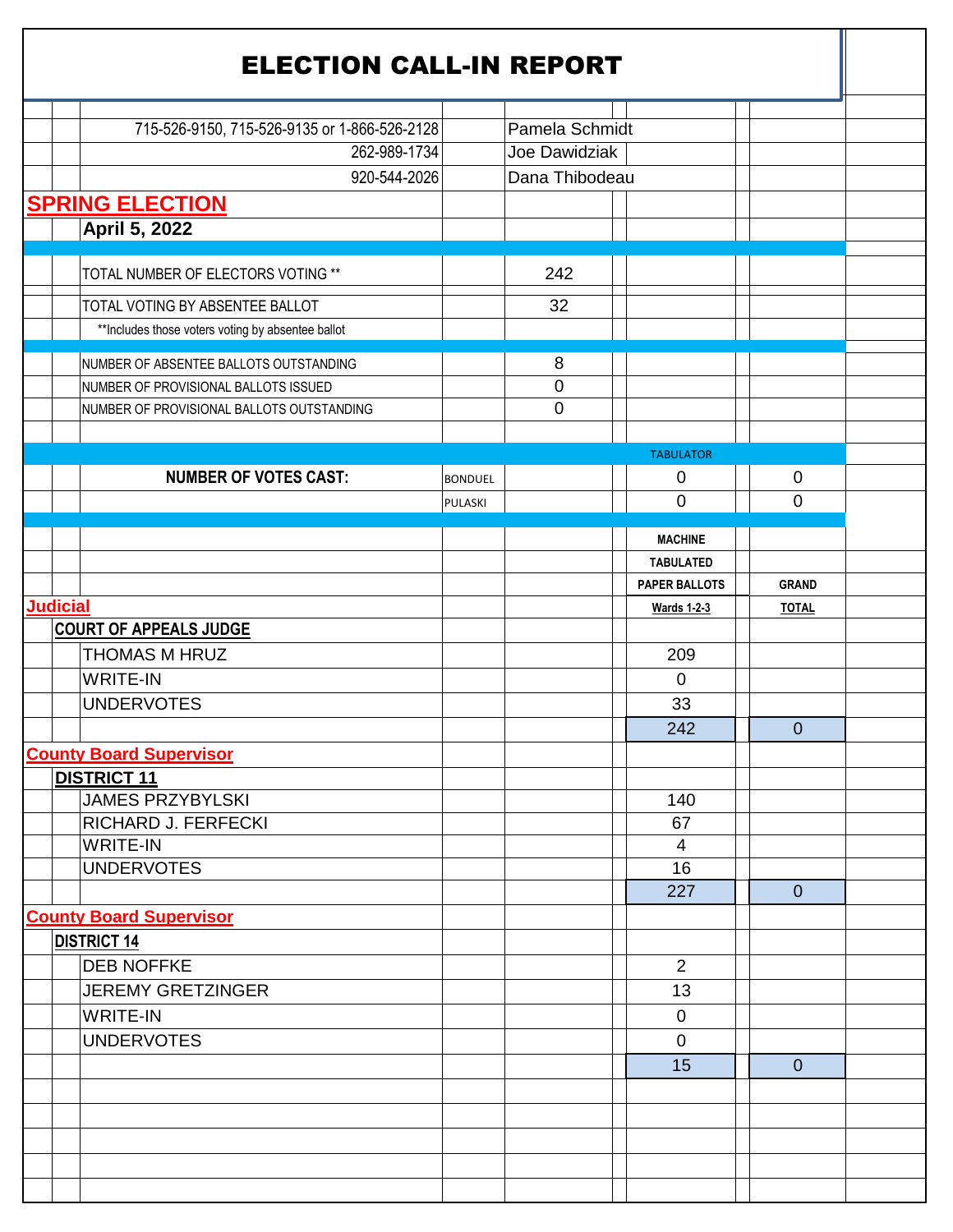| <b>School District of Pulaski Community</b> |              |                |  |
|---------------------------------------------|--------------|----------------|--|
| SCHOOL BOARD MEMBER - ZONE 1 VIL PULASKI    |              |                |  |
| <b>JACKIE HUISMAN</b>                       | 61           |                |  |
| <b>HEIDI BUKOWIEC</b>                       | 133          |                |  |
| <b>WRITE-IN</b>                             | 1            |                |  |
| <b>UNDERVOTES</b>                           | 17           |                |  |
|                                             | 212          | $\overline{0}$ |  |
|                                             |              |                |  |
| SCHOOL BOARD MEMBER - ZONE 3 ANG/GR. VAL    |              |                |  |
| <b>BARB MCKEEFRY</b>                        | 181          |                |  |
| <b>WRITE-IN</b>                             | 6            |                |  |
| <b>UNDERVOTES</b>                           | 25           |                |  |
|                                             | 212          | $\overline{0}$ |  |
|                                             |              |                |  |
| <b>School District of Bonduel</b>           |              |                |  |
| SCHOOL BOARD MEMBER-NAVARINO/LESSOR         |              |                |  |
| <b>DENNIS BERGSBAKEN</b>                    | 17           |                |  |
| <b>KIMBERLY STRAYER</b>                     | 13           |                |  |
| <b>WRITE-IN</b>                             | $\mathbf 0$  |                |  |
| <b>UNDERVOITES</b>                          | $\mathbf 0$  |                |  |
|                                             | 30           | $\overline{0}$ |  |
|                                             |              |                |  |
| SCHOOL BOARD MEMBER - HART/WAUKECHON        |              |                |  |
| <b>DAVID BOHM</b>                           | 29           |                |  |
| <b>WRITE-IN</b>                             | $\mathbf 0$  |                |  |
| <b>UNDERVOTES</b>                           | 1            |                |  |
|                                             | 30           | $\Omega$       |  |
|                                             |              |                |  |
| <b>SCHOOL BOARD MEMBER AT LARGE</b>         |              |                |  |
| <b>JULIE FELHOFER</b>                       | 29           |                |  |
| <b>WRITE-IN</b>                             | $\mathbf 0$  |                |  |
| <b>UNDERVOTES</b>                           | $\mathbf{1}$ |                |  |
|                                             | 30           | $\overline{0}$ |  |